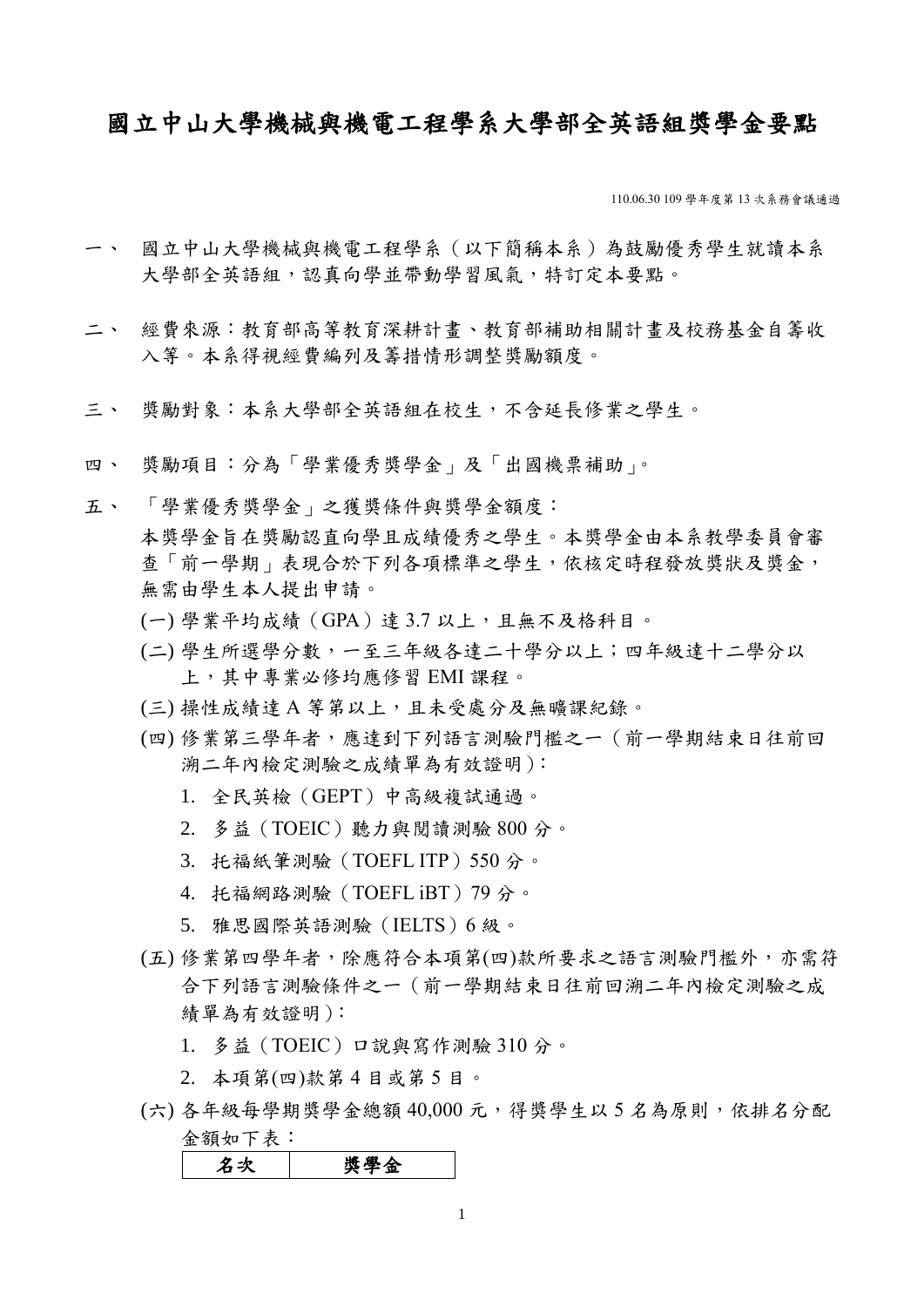| 第一名 | 12,000 元 |
|-----|----------|
| 第二名 | 10,000 元 |
| 第三名 | 8,000 元  |
| 第四名 | 6,000 元  |
| 第五名 | 4,000 元  |

各年級如符合條件學生人數超過 5 名,則由本系擇優評定。

- 六、 「出國機票補助」為在學期間由本系推薦至合約之國外大學進行雙聯學位或交 換生為限,每人補助機票費一半(上限 8,000元),每學年至多補助15名,申請 時檢附訂票記錄及票價證明。
- 七、 獲得本「學業優秀獎學金」與「出國機票補助」之學生,亦可申請其他獎學 金。
- 八、 本要點經機電系教學委員會議通過及系務會議通過後,簽請校長核定後實施, 修正時亦同。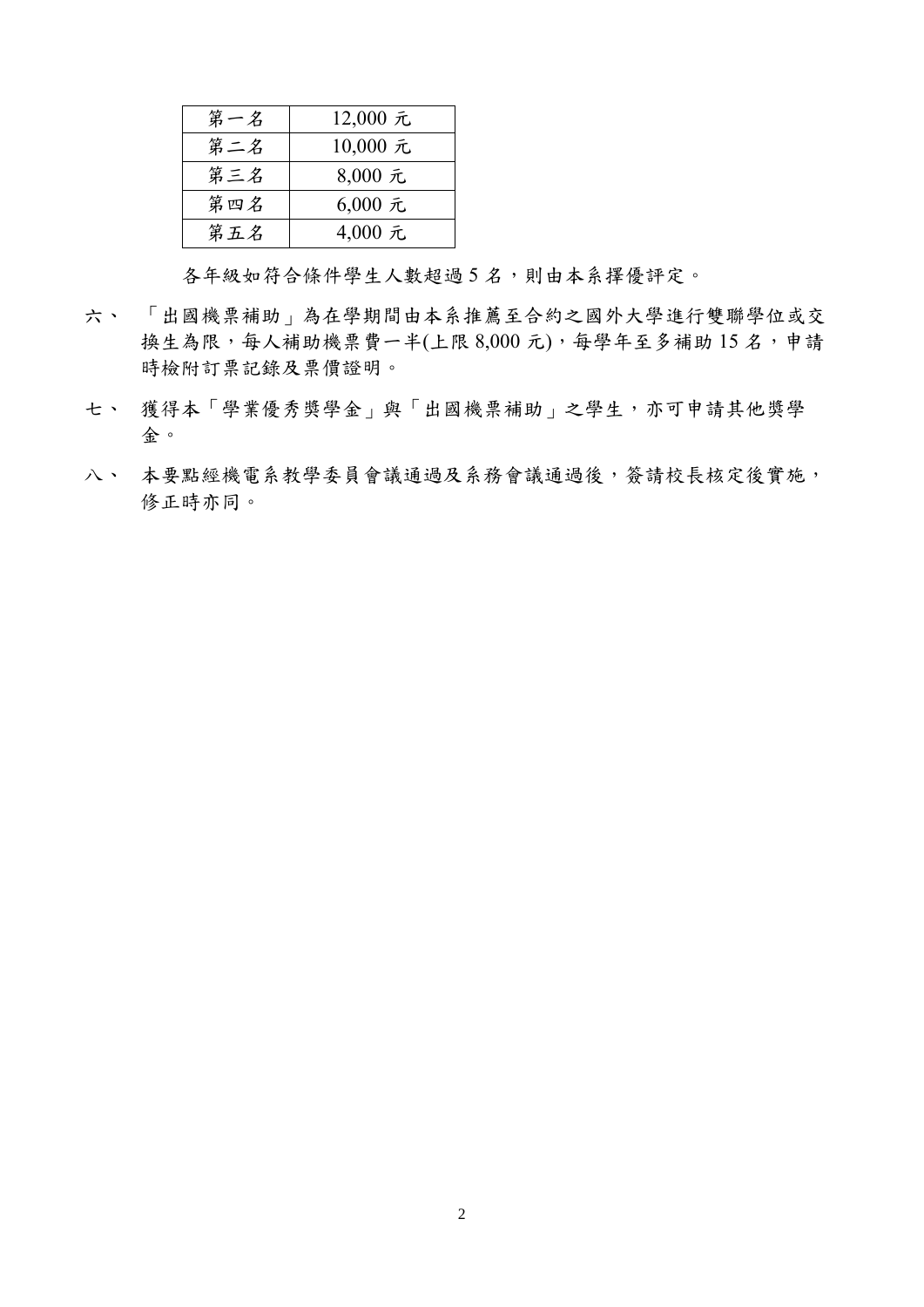## **National Sun Yat-sen University Department of Mechanical and Electro-Mechanical Engineering Guidelines for Scholarship of Undergraduate EMI Program**

Approved by the 13<sup>th</sup> Department Affairs Meeting of 2020 Academic Year, June 30, 2021.

- Article 1. In order to encourage outstanding students to study in EMI program and promote learning atmosphere, National Sun Yat-sen University Department of Mechanical and Electro-Mechanical Engineering enacts this guideline.
- Article 2. Fund from: Higher Education Sprout Project of Ministry of Education (MOE), other related projects of MOE, and NSYSU Endowment Fund. Department of Mechanical, etc. Department of Electro-Mechanical Engineering has authority to adjust the amount of scholarship according to the annual fund.
- Article 3. Eligibility: Bachelor students of EMI program in National Sun Yat-sen University, Department of Mechanical and Electro-Mechanical Engineering.
- Article 4. Scholarship item: "Excellent Academic Performance Scholarship" and "Study Abroad Airline Ticket Subsidy".
- Article 5. Regulation of "Excellent Academic Performance Scholarship": This scholarship is to encourage students who study hard and have excellent academic performance. The scholarship will be approved by the department's teaching committee. The department's teaching committee will review students who are qualified with the following regulation in previous semester to award scholarship and certificate. Students do not need to apply by themselves.
	- (1) The student received an average academic grade of 3.7 (GPA) or higher and there were no failed courses.
	- (2) The student selected up to 20 credits from the first to third year. In the fourth year, the student selected at least 12 credits. The student should take all required courses in EMI courses.
	- (3) The student received a conduct grade of A or higher for conduct with no demerits or absentee classes.
	- (4) In the third year, students shall pass one of the following English proficiency requirement (Score must be dated within two years of the last day of last semester):
		- 1. GEPT High-Intermediate level